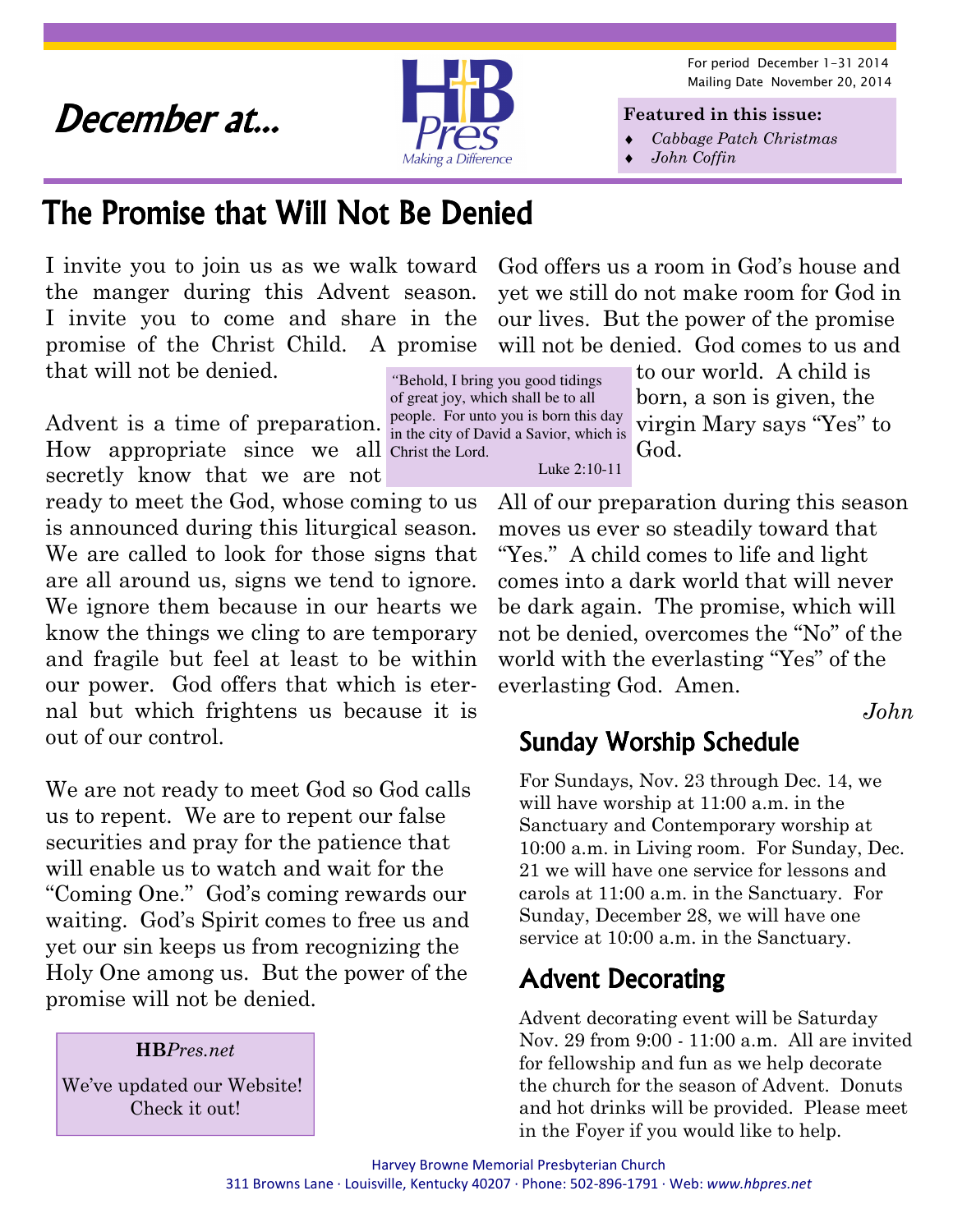### Sunday Worship

*10:00 a.m. Living Room 11:00 a.m. Sanctuary*

**December 7**  Isaiah 40:1-11 Mark 1:1-8 "A Wilderness Experience" John Roper

**December 14**  Isaiah 61:1-4, 8-11 Luke 1:46b-55 "Secrets Revealed" John Roper

**December 21 One 11:00 service of Lessons and Carols**  Luke 1:26-38 "Word" John Roper

**December 28 TBD** Kimberly Cabrera

### **Christmas Eve Services**

5:00 p.m. in the Sanctuary 11:00 p.m. in the Sanctuary

### Ushers  $-11:00$  a.m.

**December 7 & 14**  Anne Hughes (Head Usher) India Hoddy Gail Hudson Doug Holm Mike & Sara Hunter Donna Jones

**December 21**  Beth Kolodey (Head Usher) Carolyn Holm Cherry Kelly Frank & Marla Kosnik Leslie Koenig Mary Lou Krieg

**December 28**  Beth Kolodey (Head Usher) Frank & Marla Kosnik Leslie Koenig Mary Lou Krieg Alice Judy Carolyn Judy

### Lay Readers

**December 7**  11:00 TBA

**December 14**  11:00 TBA

**December 21**  11:00 TBA

**December 28**  11:00 TBA

### $G$ reeters–11:00 a.m.

**December 7**  Jennifer & Devin Hoert

**December 14**  Mike & Sarah Hunter

**December 21**  Carolyn & Alice Judy

**December 28**  Cherry Kelly

### HBPres Holiday Hours

The church office will close at noon on Wed., December 24.

The building will be closed on December 25, 26 and 27.

## Coffee Cove

For the month of December if no one is there, the coffee cove will be self serve.

**Winter is here so please check WHAS11.com (TV and website) and HB***Pres***.net for closings and cancellations. If Jefferson County Public schools are closed, the building will be closed.** 

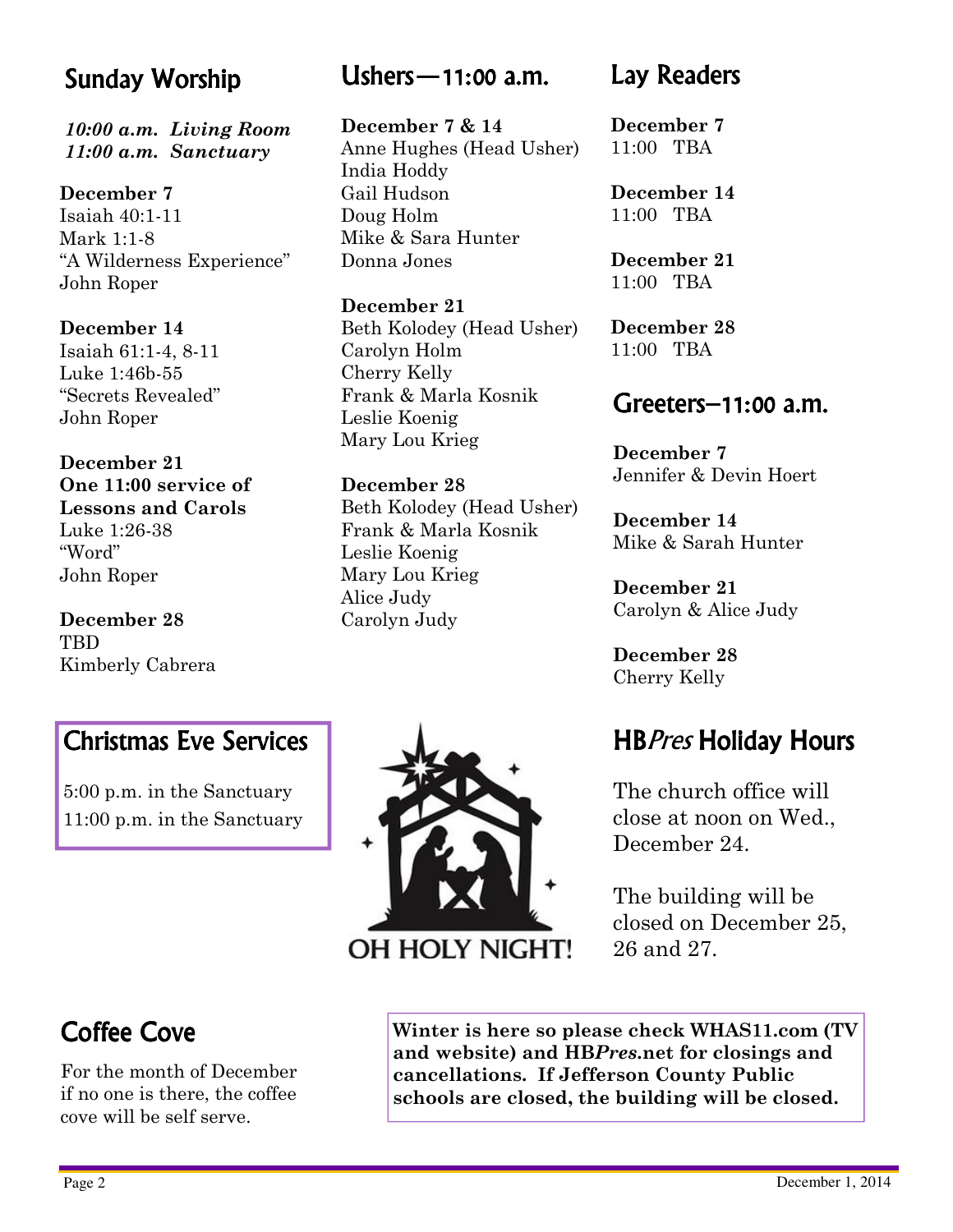### **Welcome, New Members**

Please be sure to greet Susan Schneider, who has returned home to Louisville after 14 years in North Carolina. Susan, who works for Jefferson County Public Schools, is a former member of **HB***Pres***.** She has a daughter, Alexandria, who is in the  $10<sup>th</sup>$ grade. Susan, who is an avid runner, recently completed the New York City Marathon to support her 90-year-old friend.

Also welcome Brenda Holder, who is new to the Louisville area, coming to us from Arkansas. Brenda is a student at the Louisville Presbyterian Theological Seminary. She has four adult children who live in Arkansas and Louisiana. Brenda enjoys music—she has joined the **HB***Pres* Chancel Choir—reading, baking, sewing, volunteering and teaching.

### **Contribution Envelopes**

2015 **HB***Pres* contribution envelopes will be available on a table behind the Welcome Center beginning at the end of December. Call the church office at 896-1791 if you have any questions.



### Notes from Session

The Session of **HB***Pres* met on November 4, 2014 for a stated meeting. Following the devotion by Penny Stewart, the following business was handled:

- Committees shared their ideas on changes in our worship and ways to reach out to the community and bring the community to **HB***Pres*. Further action will be taken at Session's January retreat.
- Adam Fischer and Larry Brandenburg gave their staff reports.
- Mike Schmied gave a report on the work of the Support Committee.
- Marianne Humphries gave a report on behalf of the Preschool Board.
- Kim Cabrera reported on the **HB***Pres* ads on Wave3.com.
- The **HB***Pres* annual congregational meeting will be Sunday, February 22, 2015 at 12:00 noon in the sanctuary.
- Dave Doehnert reported on the confirmation class. Session members have been assigned a confirmand to mentor through this journey. The Session will examine the confirmands on December 13.
- Anne Hughes reported on the September Mid-Kentucky Presbytery meeting.
- Doug Earley, Anne Hughes, Marianne Humphries and Doug Mann attended the November 15 presbytery meeting in Elizabethtown, Ky.

The next Session gathering will be January 23 and 24 for our winter retreat at Law's Lodge on the Louisville Presbyterian Theological Seminary campus.

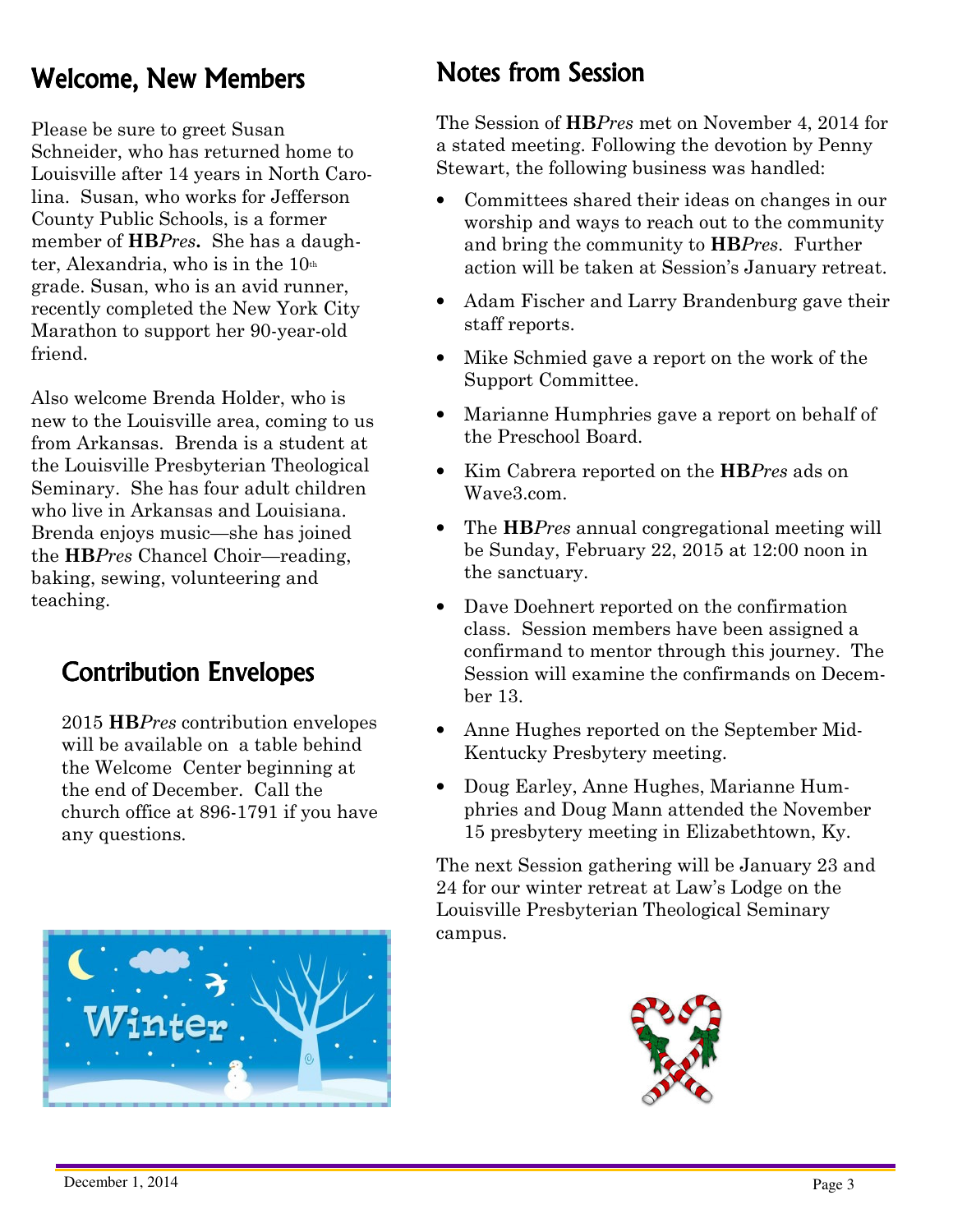# Caring for our Church Family

## Deacon's Corner

Merry Christmas! May ALL the Deacons, their flocks and their loved ones have a blessed New Year.

Deacons, please remember your flock during this holy season.

*Marla Kay Kosnik* 



# **Wellness Brief**

Watch out—here comes the flu fast & furious.

The flu can knock you out for weeks, and that's if you're young and healthy. Symptoms include muscle aches and pain, fever, headaches and exhaustion. For the very young, the elderly and those with weak immune systems the risk of major complications, such as pneumonia, are very high. The best protection is to get vaccinated and soon. The vaccine prevents flu up to 80 percent of the time in adults younger than 60 and about half the time in those 65 and older. If you do get sick after the vaccine, the case is usually milder.

Don't wait to take anti-viral drugs if you are at high risk. If you have symptoms, start an anti-viral within 48 hours. Call your doctor as these drugs can ease flu symptoms, reduce complication and cut the chance of spreading the disease. DO NOT take antibiotics as they work against bacteria and not viruses. (This also reduces the effectiveness of antibiotics when you need them.)

Please be ahead of the flu in 2014/2015. The statistics are high for death with approximately 30,000 per year and an estimate of 200,000 hospitalizations per year.

*Wellness Committee* 

#### Remembering:

Ann Kirk who died Wednesday, Oct., 22, Ann Cunningham who died Sunday, Nov 2, Allene Hutson who died Tuesday, Nov. 4, Georgia Baker who died Sunday, Nov. 9, and Cissie Willey who died Tuesday, Nov. 18

#### Prayer Requests:

Audrey McGrath, Tom Wolfe, Warren Strahl, Holly Popeck, Clara Stone, Donna Jones, Bud & Marlene Mitchell, Bev Brown, Jack Valla**,** Cissie Willey, The Kirk Family, Allan & Sherri Eaton, The Hutson Family, The Cunningham Family, Dick Weller, The Bumpas Family, Becky Van Buren (Bill & Priscilla Becker's daughter), Ray Telschow (Glenna Henkenmeier's brotherin-law), Patrick Coyle (Mary Reid's Son-in-law), Dana Brent (Suzanne Brent's Sister), Faye Jackson (Carol Grigg's Cousin), Karen (Skip & Edith Light's Daughter), Janet Doyle (Lynn Cole's Aunt).

#### **Mission Co-Workers:**

Rochelle & Tyler Holm, Gwenda & John Fletcher, Jeff & Christie Boyd, Rev. Dr. Dustin & Sherry Ellington, Dr. Larry and Inge Sthreshley.

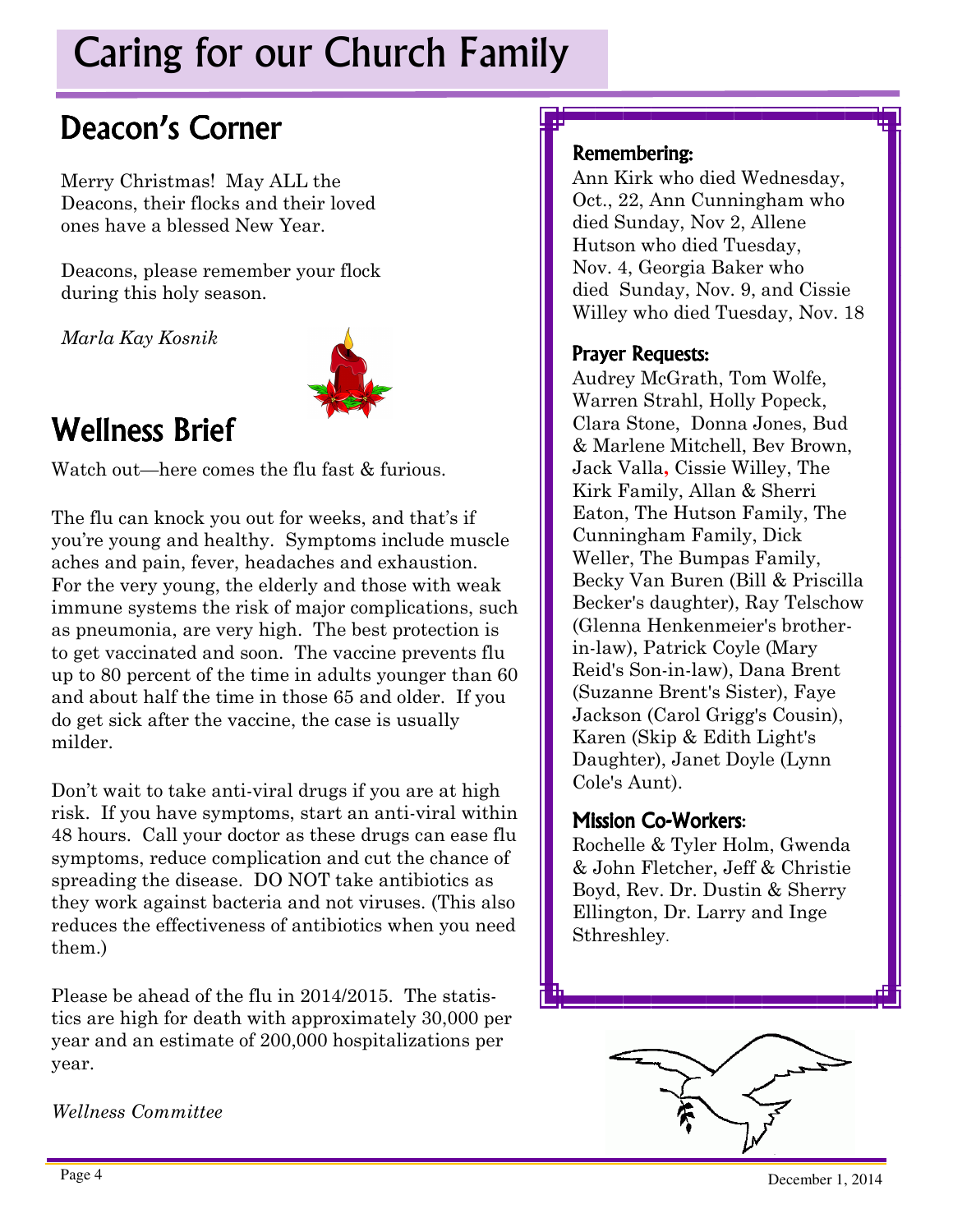# Caring for our Neighbors

## Thank You, Touched Twice Health Clinic Volunteers

On Saturday, October 25, fifteen **HB***Pres* members volunteered their time at the Touched Twice Health Clinic at St. Matthews Methodist Church. They helped in many different areas, especially as "advocates," who accompanied each family unit through the services they requested. Others were visible helping in medical services, food pantry, clothing closet, pharmacy and various other services. The Prayer Room was available to anyone wishing to use it during the clinic with ministers giving spiritual support.

Special thanks to Fred Bennett, who not only was the official photographer for the event, but also transferred all the food and clothing collected at **HB***Pres* in October to St. Matthews Methodist. Many other **HB***Pres* members helped through their generous giving of items for the clothes closet and food pantry.

Thanks to all who assisted with this valuable ministry for our community.

*Mary Alice Grover*  **HB***Pres* Representative Touched Twice Health Clinic



# Rissler to Head PC(USA) Investment and Loan Program

Jim Rissler, a long-time member of **HB***Pres*, has been named president and chief executive officer of the Presbyterian Investment and Loan Program (PILP) effective January 1.

One of six national agencies of the Presbyterian Church (U.S.A.), PILP provides low cost loans for capital projects to churches, governing bodies and related entities.

Jim, who has a bachelor's degree in economics and business administration from Vanderbilt University, had served as PILP's vice president and chief operating officer since 1999 following a career in commercial banking.

### Reach Volunteers are needed!

We will have three concerts in the Sanctuary of **HB***Pres* in December. We want to offer a warm welcome to our concert guests. If you are able to help with greeting and directing people at any of the concerts, please call the church office, 896-1791.

- **Louisville Youth Choir**  A Christmas Festival, Friday, December 12 at 7:00 p.m.
- **Louisville Winds**  Sunday December 14 at 3:00 p.m.
- **Brass Band of Louisville**  Sunday, December 21 at 3:00 p.m.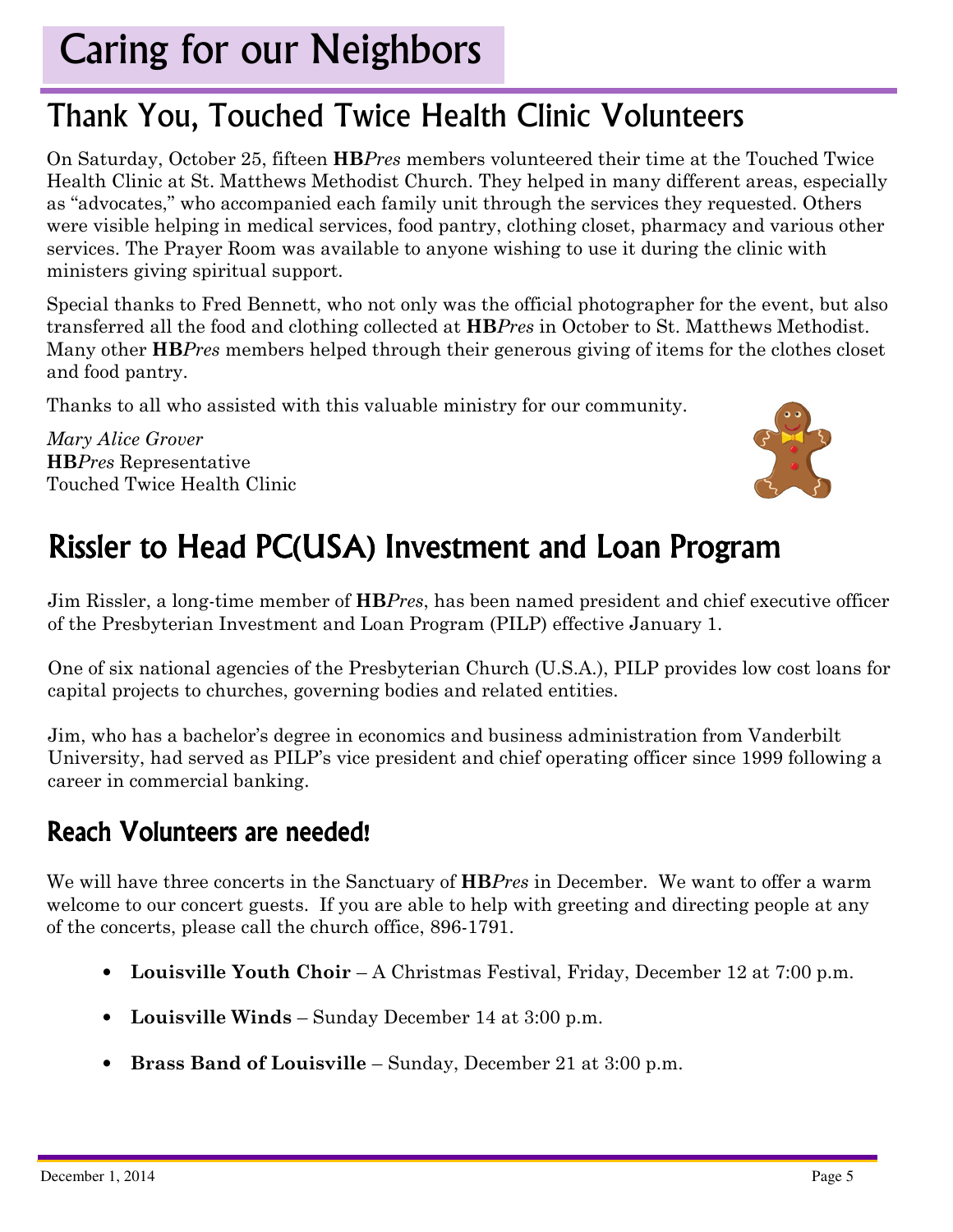# Ministry at HBPres

## **Grocery Cart**

The items collected in the Grocery Cart will be included in the Cabbage Patch Christmas Baskets. Items most needed are: paper products, paper towels, facial tissue, toilet paper, soap products for the: kitchen, laundry and bathroom. We also need hair products, especially those for African-American hair such as: Cream of Nature, KeraCare, Paul Mitchell and Kinky Curly hair products.

For questions/concerns, contact Wilma Bennett (459-7705).



If you are facing difficulties in life, open your heart to God's love and grace through the care of a Stephen Minister. We offer the gift of a confidential relationship and encouragement. Christ will work in the care receiver and caregiver, sharing His love and peace in both.

Please call Doug Earley, Scott Blake or a pastor if you would consider a Stephen Minister, or if you would like to talk to us about becoming a trained Stephen Minister.

Blessings and peace to you all at this sacred time of year,

*The Stephen Ministers* 





### A Philharmonia Christmas

The Louisville Philharmonia invites you to two holiday concerts in the Sanctuary of Beargrass Christian Church. The concerts, which are free, are Friday, December 5 at 7:30 p.m. and Saturday, December 6 at 1:30 p.m. The musicians of the Louisville Philharmonia are very excited to be members of an orchestra which is operated and managed by the musicians themselves. The orchestra, made up of local part-time and full-time musicians including many who are members of **HB***Pres*, have come together to perform great music and share their passion for music with the community.

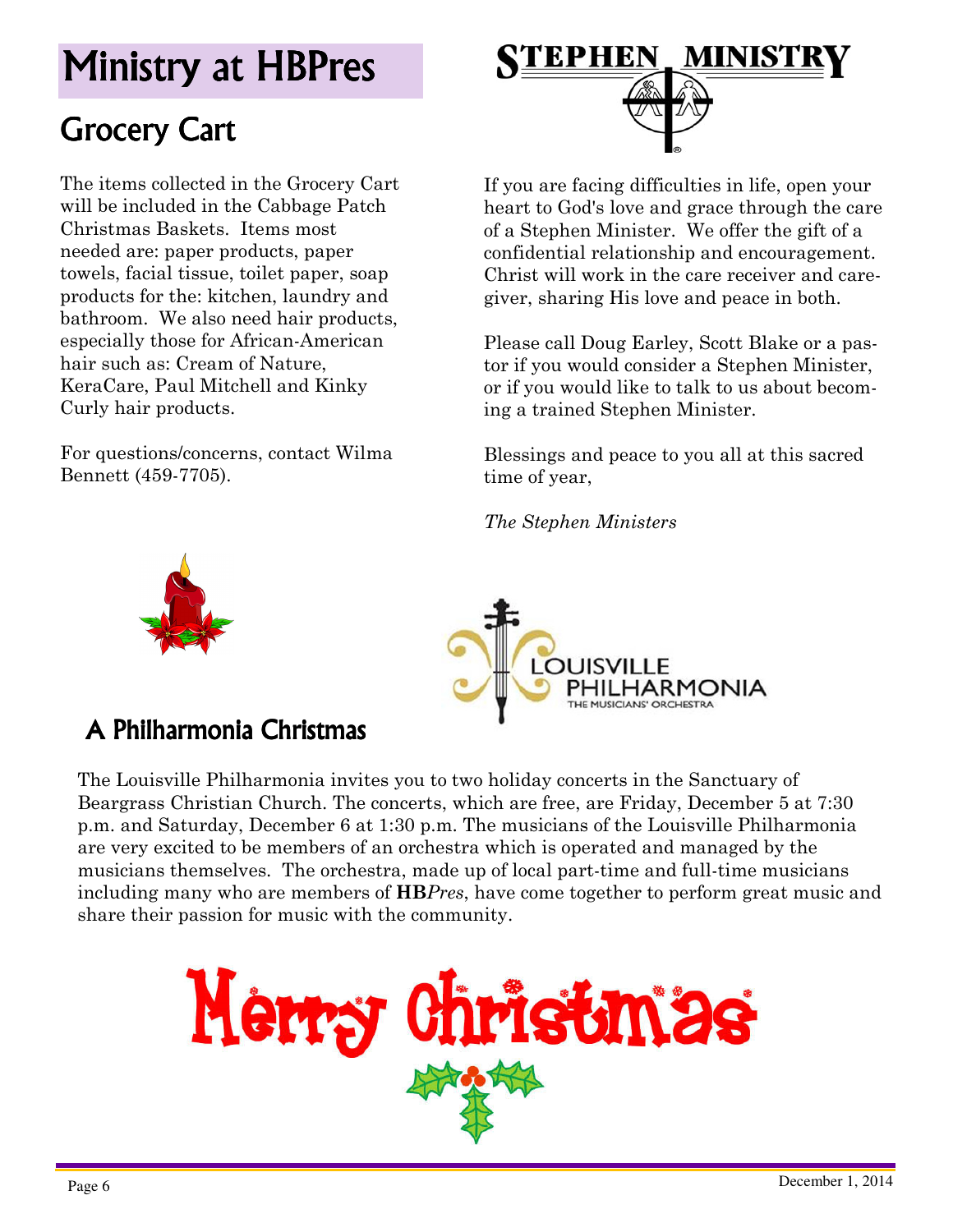## Remembering John Coffin

Former Harvey Browne Parish Associate John Coffin died November 9 at age 85. He had struggled in recent years with Alzheimers Disease but, according to his wife and lifetime companion, Lou Alice, remained to the end the sweet, gentle soul so many knew and loved. He had a wit few could match and will long be remembered for stories that could "bring down the house," including at times the house of worship that is **HB***Pres.* 

The following is from an obituary published by the Presbyterian News Service: John Coffin was born in Hillsboro, Texas. He attended Austin College and Union Theological Seminary in Richmond, Va. After graduation, he served as pastor of two small churches in Texas, thus fulfilling a prerequisite for overseas mission service for the former Presbyterian Church in the U.S. (PCUS).

In 1955, Coffin arrived in Leopoldville, Congo (now Kinshasa) where he organized schools and churches. Returning to the U.S. in 1957, he served in various capacities for the PCUS's Board of World Missions for 13 years, interspersed with three more pastorates in Austin, Calvert and Mayfield, Texas.

In 1973, the Coffins moved to Atlanta, where John joined the General Assembly Mission Board staff of the PCUS. Over the course of the next 14 years he served as director of partnership services, associate for planning and budgeting and overseas missionary personnel and recruitment officer.

When the post-Presbyterian reunion Structural Design for Mission was approved in 1986, creating nine "ministry units" for the PC(USA), Coffin was fought over, with at least two of the new units seeking him as their director. On March 26, 1987 Coffin accepted the call to be founding director of the Stewardship and Communication Development Ministry Unit at the brand-new Presbyterian Center in Louisville.

He held that position until 1994, when he retired after the ministry unit structure was dismantled to make way for a more streamlined organization.

Coffin's office at the Presbyterian Center was a treasure trove. He sought ― and was denied ― permission to remove the "standard issue" built-in desk in his office to make way for an heirloom desk he inherited from his grandfather. [Somehow he managed—under cover of darkness no doubt—to move in his grandfather's desk, which remained until he retired. The reporter writing his obituary also recalled a glass display cabinet in John's office and reported, "The only item in the cabinet was the jawbone of an ass ― Texan, too, no doubt. A sign on the cabinet read: 'In case of Philistines, break glass.'"]

In addition to Lou Alice, John Coffin is survived by five sons and a number of grandchildren. Memorial service arrangements are pending.

*Expressions of sympathy may be sent to Lou Alice at 4089 S. Creek Ct. Austell, GA. 30106 or at lacoffin@avillager.org.*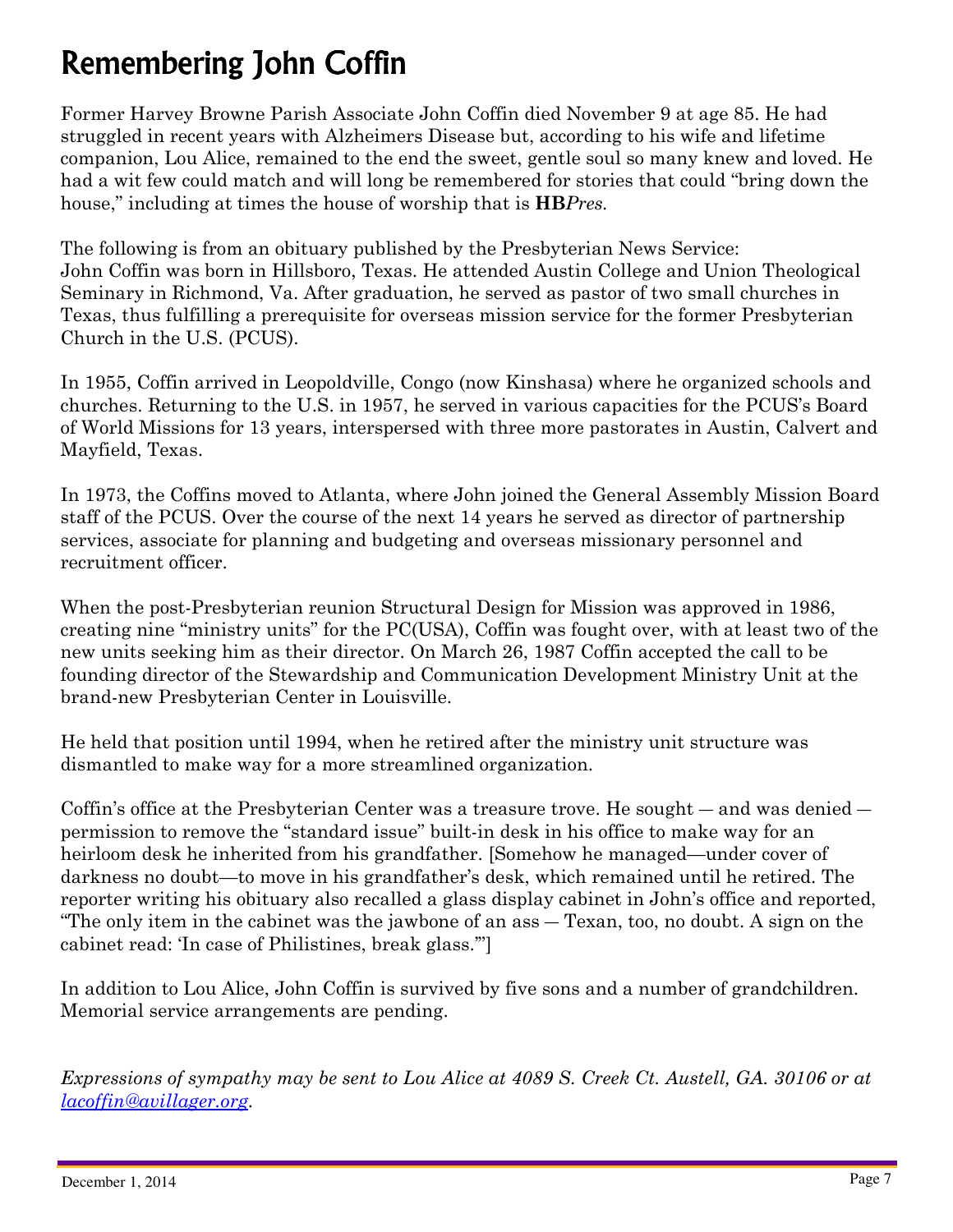# What's Going On...

### Presbyterian Men's Group

The **Saturday Men's Group** will not meet in December.

The **Thursday Men's Fellowship** will not meet in December.

Contact Bill Williamson for information about either group, 896-1791 ext. 112

### Ladies Book Talk

The Ladies Book Talk will meet in the Barret Room (C28) at **HB***Pres* Tuesday, December 30 at 11:30 a.m. Instead of our normal book discussion, we will have our Christmas celebration. If you have any questions, please contact Mary Faltin at 326-5069.



### The Men's Book Forum

The **HB***Pres* Men's Book Forum will have its annual Christmas dinner Tuesday, December 2 at 6:30 p.m. at the Bristol Bar and Grill on Hurstbourne Pkwy. Men, please bring your wives.

Contact Gary Faltin, 326-5069, so we will know how many will be there.

Our regular book review for December will be Monday, January 5 at 1:00 p.m. in Room 206.



Our International Just Trade Craft Fair will be the first Sunday in Advent, November 30 in Emory Hall. There will be an exciting array of fair trade crafts from Peru, Palestine, India and Africa. This is a great opportunity to shop not only to please friends and family, but also to help those in need. Chocolate and coffee will also be on sale. Your purchases help change lives.

### Bookanalia

Bookanalia does not meet in December.

 The book for January is *And The Mountains Echoed* by Khalid Hosseini.

See you then.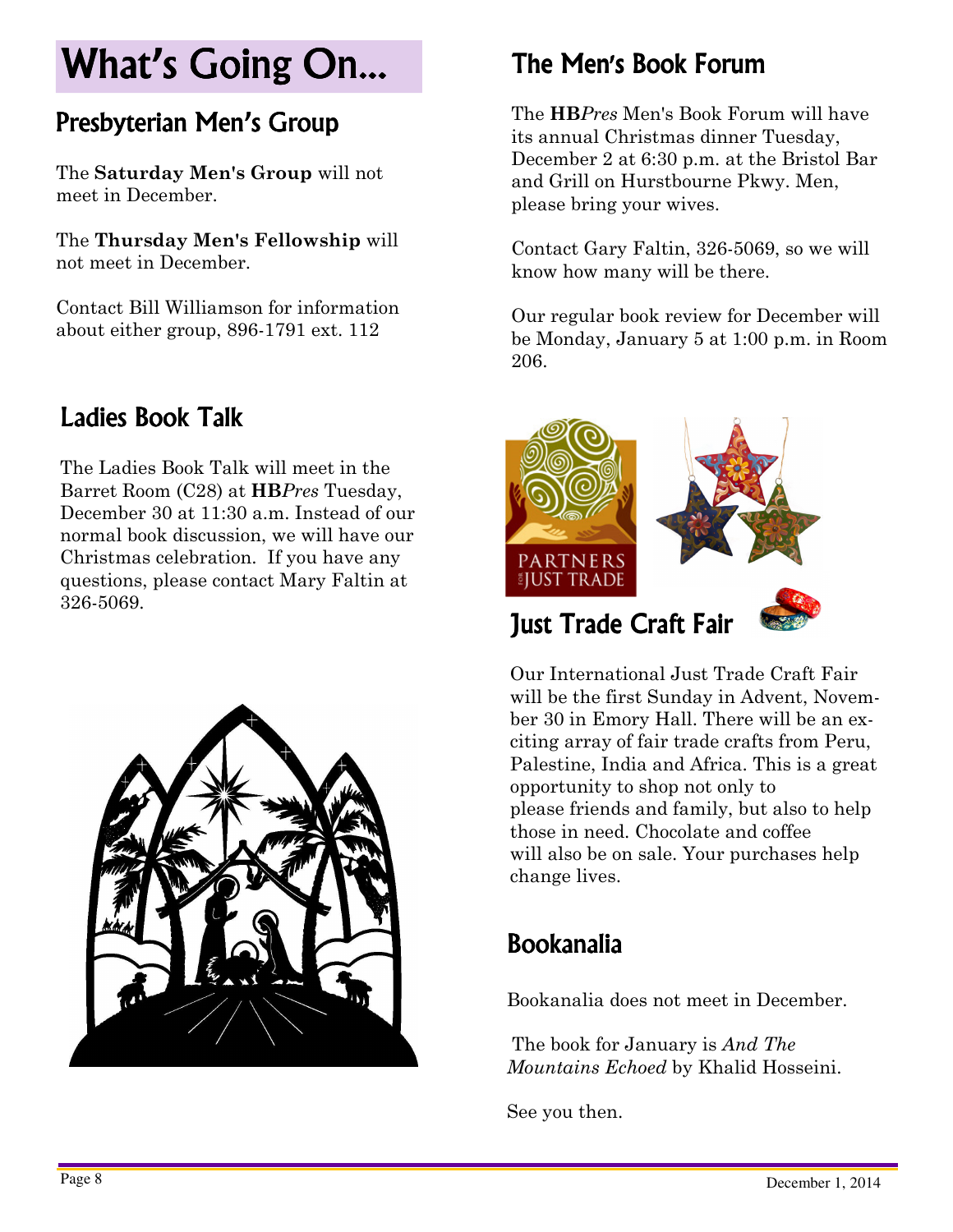# **HBPres University**

#### **ADULT EDUCATION DURING ADVENT**

**HB***Pres* University Advent Adult Sunday School Classes 9:45 a.m.

#### **Session Room** "A STUDY OF THE CHRISTMAS STORY"

Bill Williamson will lead a Bible study of the stories we read every year but rarely study.

- Week 1 Matthew's genealogy and annunciation to Joseph
- Week 2 Wise men and Herod's rampage
- Week 3 Annunciation to Mary and Magnificat in Luke
- Week 4 Birth, manger, no room in inn, shepherds

Bill will also lead the class with his guitar as they sing a few Christmas hymns from our "Glory to God" hymnal.

#### **ROOM C26 MARINERS** "ACCOUNTS OF JESUS' BIRTH"

These sessions are taken from thethoughfulchristian.com and focus particularly on the addition of birth/infancy narratives in Matthew and Luke. Session 1 also discusses the beginning of John's Gospel. Session 2 expands the discussion to some important noncanonical Gospels and argues that these narratives suggest that questions about Jesus' birth and infancy remained an important topic of discussion within early Christian communities.

**ROOM 216 FAST FAITH** with Kim Cabrera "INTERRUPTED BY HOPE" 4 Short Films on Turning Toward Advent from theworkofthepeople.com.

#### **Wednesday Night Advent Bible Study "PREPARE"**

Our Advent texts this year are so rich. They are full of depth and energy which will propel us forward to the grand celebration of Christ's Birth. John Roper will lead a three week advent lectionary series at 6:30 in room 206.

December 3rd: Isaiah 40:1-11& Mark 1:1-8 "A Wilderness Experience"

December 10th: Isaiah 61:1-4, 8-11 & Luke 1:46b-55 "Secrets Revealed"

December 17th: Luke 1:26-38 "Word"

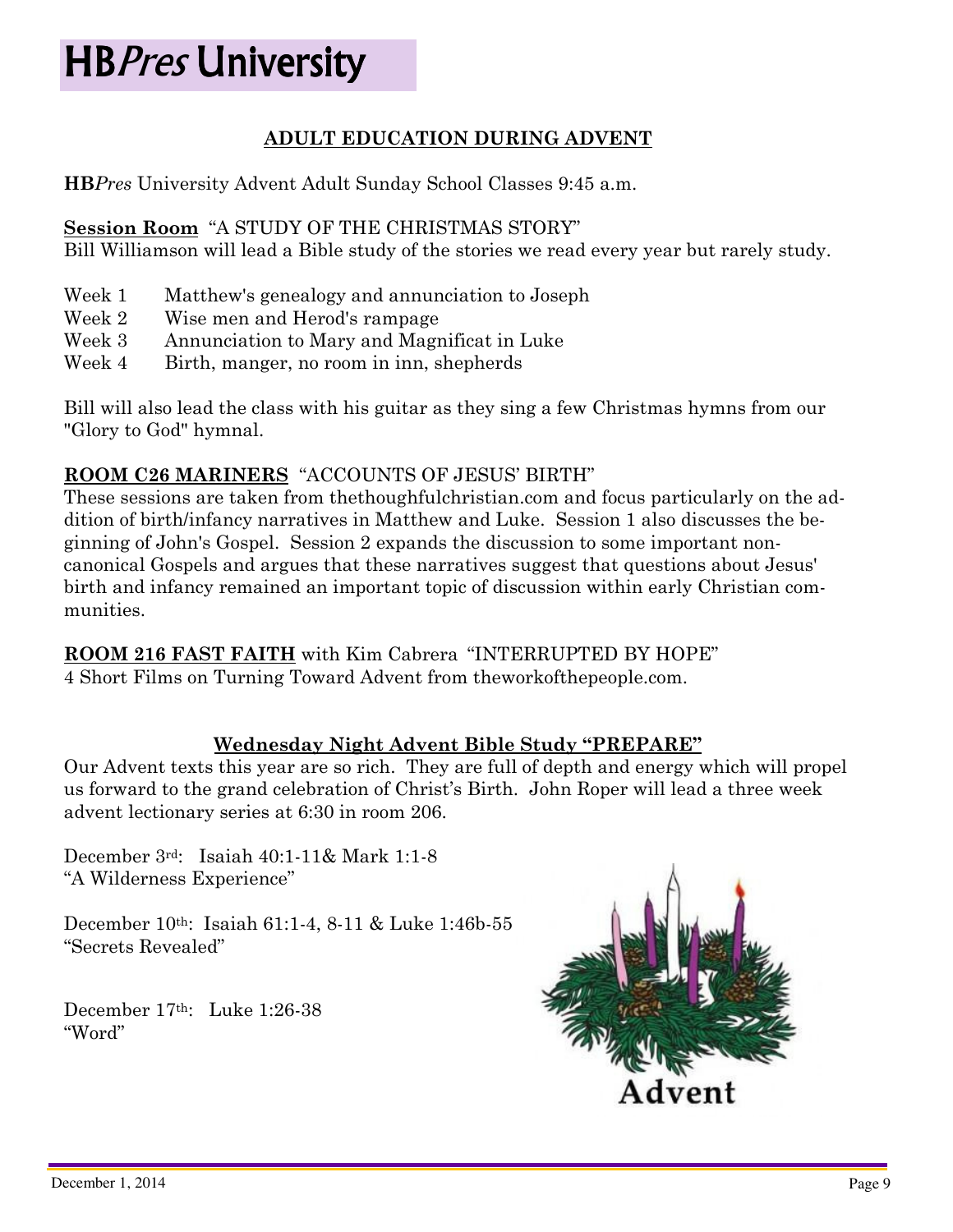





**There are two weeks until we deliver gifts and groceries to our Cabbage Patch families, so you still have an opportunity to be involved. Shopping day on November 8 was a huge success. Thanks to Betsy Barrick for her leadership. Our HB***Pres* **shoppers, with calculators, pen and paper in hand, were great companions to the mothers of our families.** 

**Look below to see how you can continue to help.** 

- **Wrap gifts** on Wednesday nights after dinner in room 209. Laura Krausen, lkrausen1@att.net **295-9585**
- **Take a tag off the tree** in foyer from Anne Hughes to buy toys and gifts for the children in our families. Anne Hughes, hughestaaj@gmail.com **254-5103**
- **Grocery sorting night** in Emory (gym) Alan and Nancy Pollock, al@computerconcepts.net**,** nancy@computerconcepts.net **458-6413**
- **Delivering to our families**. Bob Smith, smith103@bellsouth.net **254-2008**
- **Donate to this fine cause.** Money will be collected all this month to help with the cost of gifts and groceries.

\$10,000 is our goal for 2014. Please make your check payable to Harvey Browne Presbyterian Church and write "Cabbage Patch Christmas" on the memo line.

### News from Harvey Browne Preschool

Registration packets for Harvey Browne Preschool's 2014-2015 school year are now available. The preschool has classes for children  $2 \frac{1}{2}$  through kindergarten. Church members have priority registration and can begin registering now. Priority registration ends January 23.

There will be an open house January 14 at 9:30 a.m. in the **HB***Pres* Living Room.

Please visit our website at www.harveybrownepreschool.org.

If you would like to set a time for a tour or have questions, please contact Barbara Bailey or Anne Hughes in the preschool office at 895-2577.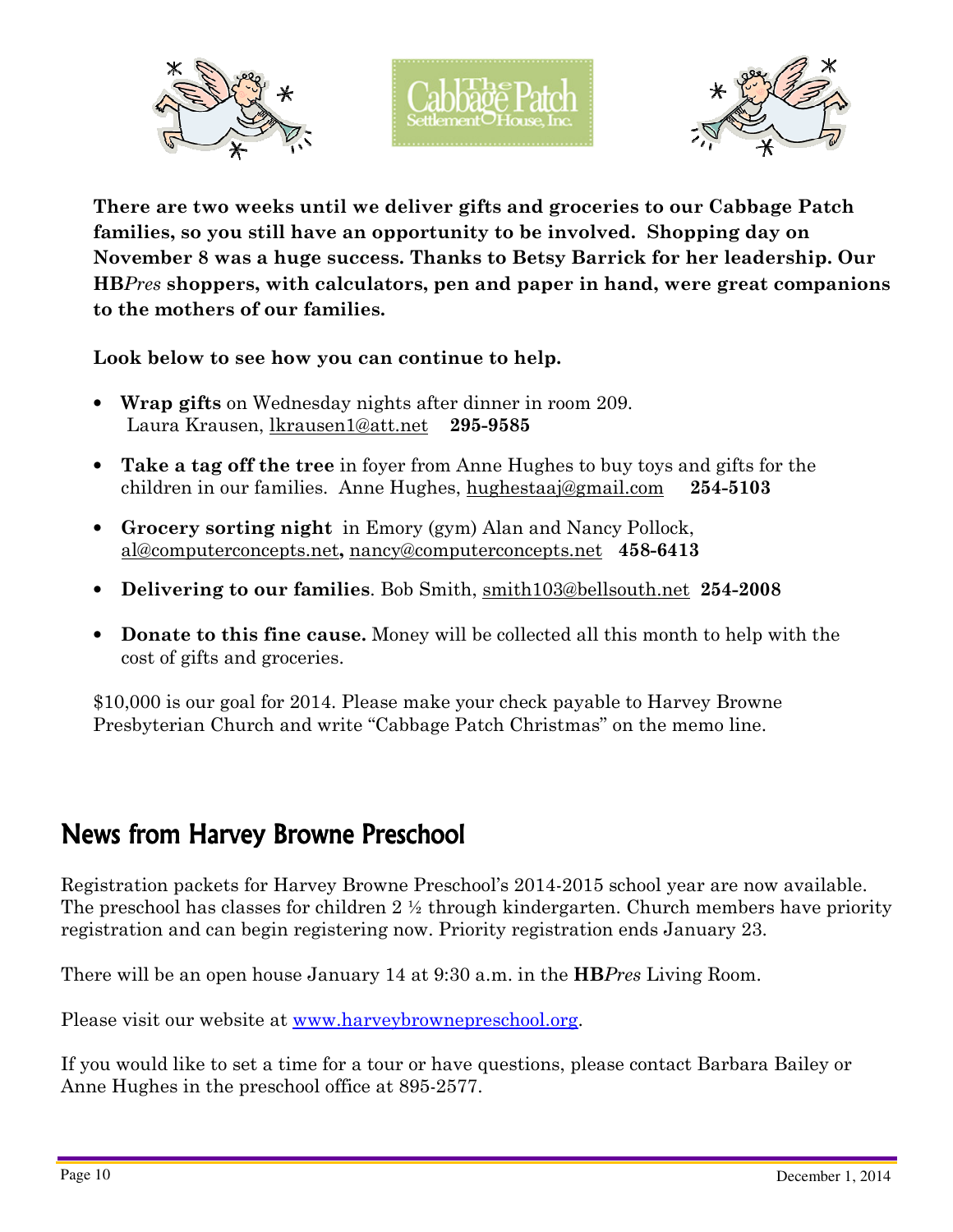





You are invited to the Presbyterian Women of Harvey Browne Christmas Coffee

> December 6, 2014 10:00 AM Foyer of the church

\**Come enjoy a morning of music*\*

Ginny Pollock and Bill Williamson The Guitar Ladies Harpsichord and 2 flutes (Larry, Beth and Alice)





December 1, 2014 Page 11